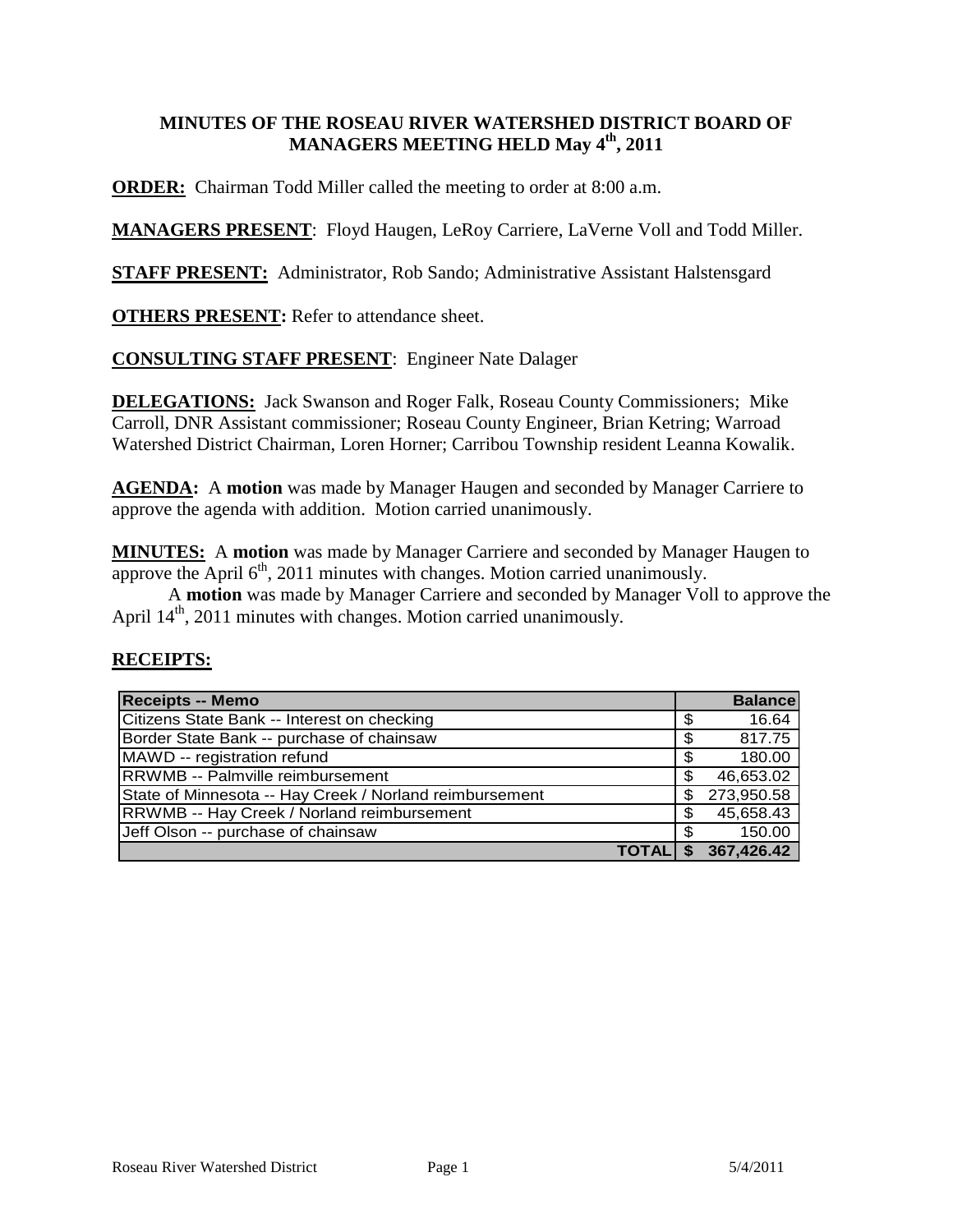| <b>Bills -- Memo</b>                                        |                           | <b>Amount</b> |
|-------------------------------------------------------------|---------------------------|---------------|
| City of Roseau -- utilities                                 | \$                        | 214.57        |
| Verison -- cell phone charge                                | \$                        | 51.32         |
| CenturyLink -- phone bill                                   | \$                        | 110.47        |
| Sjoberg's Cable TV -- cable internet                        | $\overline{\$}$           | 43.32         |
| Marco -- copier maintenance                                 | \$                        | 7.52          |
| Roseau Times-Region -- notice                               | \$                        | 10.50         |
| Minnesota Energy -- natural gas bill                        | $\overline{\mathbf{S}}$   | 149.80        |
| Reliable Office Supplies -- ink                             | \$                        | 138.33        |
| Steve Anderson -- legal fees                                | \$                        | 156.25        |
| HDR Engineering -- Project Engineering                      | \$                        | 3,805.55      |
| Floyd Haugen -- meetings, mileage and expenses              | \$                        | 456.96        |
| LeRoy Carriere -- meetings, mileage and expenses            | \$                        | 141.53        |
| Todd Miller -- meetings, mileage and expenses               | \$                        | 698.34        |
| LaVerne Voll -- meetings, mileage and expenses              | $\overline{\mathcal{S}}$  | 226.31        |
| Rob Sando -- expenses and mileage                           | \$                        | 903.86        |
| Rob Sando -- salary                                         | $\overline{\$}$           | 3,111.86      |
| Tracy Halstensgard -- wages                                 | $\overline{\mathbf{S}}$   | 1,704.26      |
| PERA -- employee and employer share                         | \$                        | 850.63        |
| Internal Revenue Service -- 941 tax                         | \$                        | 1,512.00      |
| Doug's Supermarket -- food for meetings and supplies        | $\overline{\mathfrak{s}}$ | 18.02         |
| Multi Office Products -- supplies                           | \$                        | 146.09        |
| Halverson Sand & Gravel -- gravel                           | $\overline{\$}$           | 76.95         |
| Widseth Smith Nolting & Associates -- engineering           | \$                        | 781.40        |
| Quality Printing -- printing                                | $\overline{\$}$           | 1,295.33      |
| thune Insurance -- insurance                                | $\overline{\mathbf{S}}$   | 1,427.00      |
| Spruce Valley Corporation -- Hay Creek construction expense | \$                        | 5,031.00      |
| <b>TOTAL</b>                                                | $\overline{\mathbf{S}}$   | 23,069.17     |

**BILLS:** A motion was made by Manager Carriere to pay the normal monthly bills, seconded by Manager Haugen. Administrator Sando's expenses and the property taxes will be discussed later in the meeting. Motion carried unanimous.

## **DELEGATIONS:**

Mike Carroll, MN DNR Assistant Commissioner, met with the board to listen to and discuss projects with the Watershed District. Chairman Miller discussed specific points in the RRWD Overall Plan (p. 5 para 2; p. 8; p. 9 para 1 & 2; p. 11 goals) with Mr. Carroll for him to impress upon his staff. Mr. Carroll asked how the Watershed Board addressed prioritizing projects and also dealing with the issues that arise. Chairman Miller spoke about the Board utilizing the Overall Plan, the County Water Plan and the Sequencing Document in prioritizing projects. It is the priority of the board to focus on the outlet and the upstream portions of the watershed. The Board plans to move forward with a possible COE 1135 project on SD 51 and the RRWMA project on the outlet end of the Roseau River, impoundments in Beltrami Island State Forest (specifically on the north and south branches of the upstream end of the Roseau River) and possible culvert sizing in the Hay Creek sub-watershed below Bemis Hill. As far as dealing with issues, using the RRWMA project as an example, the biggest complaint of the Board is the DNR's lack of follow thru in the Project Team process. After expending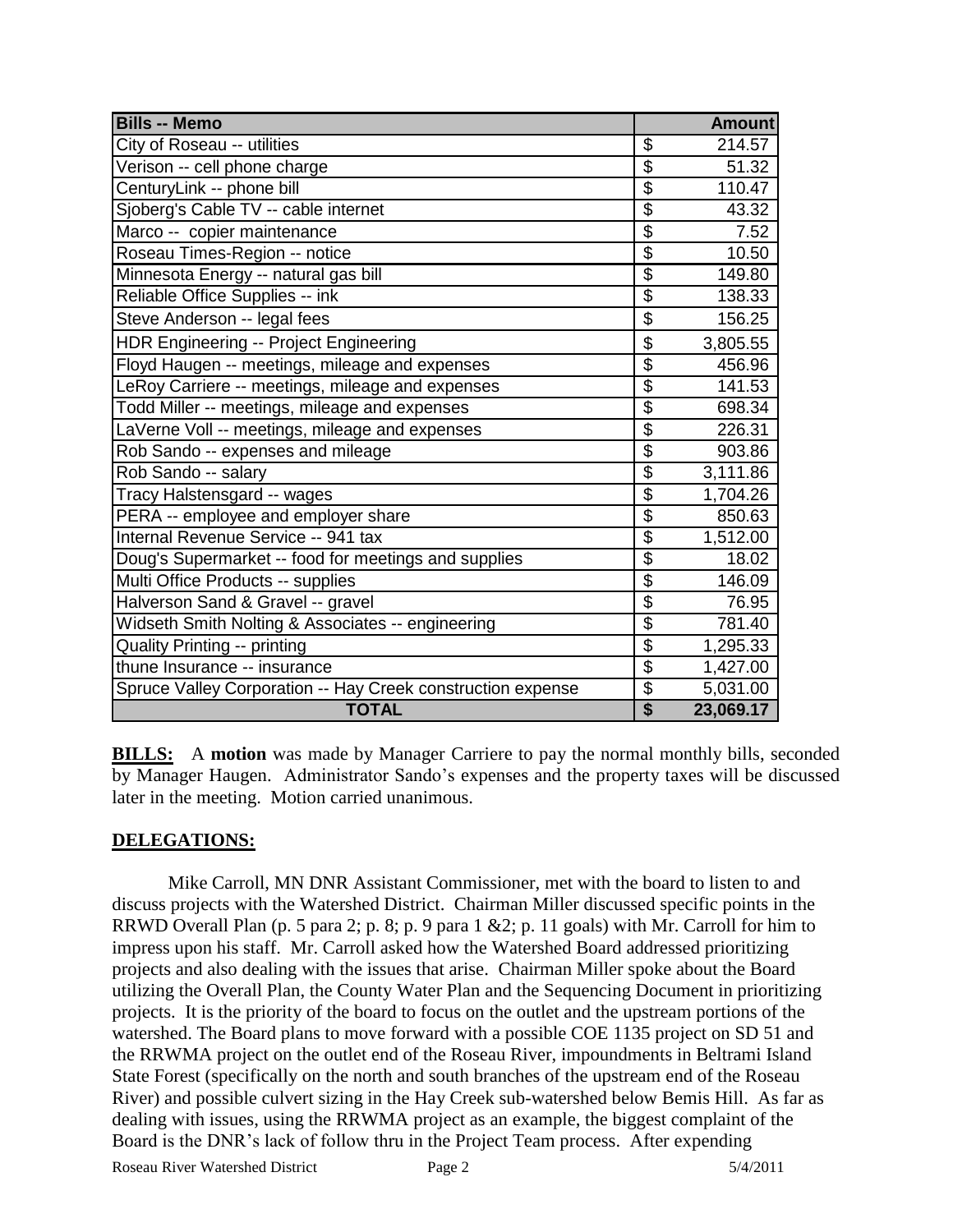considerable RRWD resources it was disappointing that a project did not move forward. The Watershed District lost funding for the project which had been a 75/25 cost share. The primary reason the project didn't move forward was change in WMA management. Issues stated in letters from Paul Tealander, MN DNR, Regional Supervisor, (dated May 23, 2008 - see attached) and an e-mail correspondence from District Engineer Charlie Anderson (dated August 28, 2008 see attached) were resolvable. Mr. Carroll will be provided with the letters stating why the WMA project did not move forward. Chairman Miller further discussed the sequencing issue, stating that the Lake Bottom project would not be as beneficial without first doing complimentary impoundments at the headwaters (further referencing Sequencing Documents). Mr. Carroll was told that the DNR as well as other state and federal agencies had considerable input into the writing of the RRWD Overall Plan and now should support the Watershed District.

Mr. Carroll reiterated the priorities as follows: RRWMA pool 3 outlet, Upstream dam repair/replace (North Branch Roseau River), sub-watershed culvert sizing (Hay Creek subwatershed), Lake Bottom Project. Mr. Carroll stated it would be a challenge to switch from Lake Bottom to the RRWMA projects however they will pursue it. Manager Miller stated that the RRWD will continue involvement on the Lake Bottom Project; however it is not a priority for the District at this time.

There was discussion as to why the dams in Beltrami were not rebuilt after they were damaged. Chairman Miller discussed the history of the area starting with the Tri-State Commission, the lease between the State and Federal government and the Red Lake Wildlife Management Area Plan (1980-1989). The lease agreement states that the structures as well as recreational facilities on LUP land were to be maintained, including how the maintenance was to be funded. Mr. Carroll asked for a copy of Chairman Miller's copy of the lease agreement with Chairman Miller's notes. Chairman Miller stated that the State is responsible to replace the structures identified in table 5 of RLWMA Plan. There was discussion on an additional impoundment promised to the Watershed District by Deputy Commissioner Myer. Mr. Carroll stated, "He made the promise and he is still here so I guess we'll build one." There was discussion on the fact that there have not been any updated plans. The lack of public input into public land management was also discussed. Chairman Miller asked why there hadn't been an updated plan in 22 years. Mr. Carroll stated that management plans have changed however there hadn't been public input and the local managers are afforded some freedoms in their areas. Chairman Miller felt that the DNR had no written management plan and is not afforded that amount of freedom. Chairman Miller further stated that the DNR should be consulting with affected local government agencies.

The Board discussed working with the DNR and the process that the DNR follows on projects and permits. Chairman Miller used the permit application for a snowmobile crossing in BISF at a preexisting dam site with a damaged control structure as an example. The DNR refused to work with the District to repair the original structure. The permit application was for two culverts that would increase the capacity from the original structure. The DNR again refused to work with the District in an effort to downsize the two culverts being installed. Instead, they increased the capacity of the channel by adding an additional culvert. Manager Carriere stated that the same scenario occurred at another dam site where the DNR installed a bridge across the channel. The DNR had removed the old control structure and part of the earthen dam replacing it with a bridge which increased channel capacity. Chairman Miller stated that the Board has passed a resolution (see attached) requesting a 20% reduction of upstream water coming off of state land. Mr. Carroll asked what the board opinion is of the three sites proposed by the DNR. Manager Voll stated that they were still positioned mostly on private land and that is a concern for the Board. Manager Voll further stated that the District has spent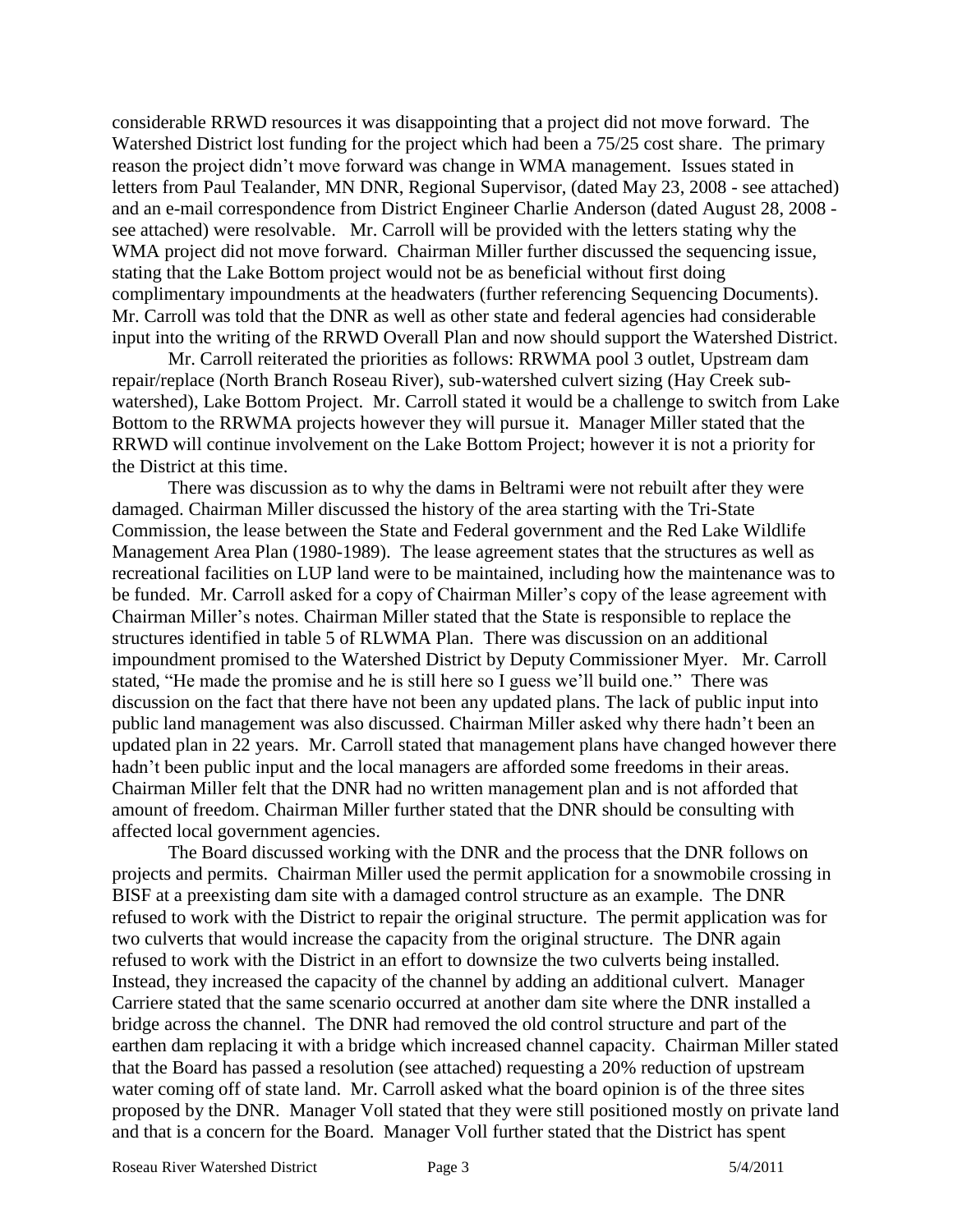approximately \$6.2 million on the Hay Creek / Norland just to replace the acre feet of storage lost in BISF. "We are going backwards in our FDR efforts because the DNR will not cooperate with the Watershed," stated Manager Voll. Mr. Carroll stated that one problem in BISF is the personal opinions within the DNR as to what the priority should be (ie. Timber, wildlife, fisheries). Mr. Carroll asked the board if we could get back to the Project Team process and work on some of the issues, specifically culvert sizing and the impoundments. Chairman Miller stated that the board will continue with the Project Team process as long as the DNR abides by the process as well. Mr. Carroll stated that the agency would continue to work on targeted areas.

There was discussion on LUP lands and State funding. Chairman Miller talked about culvert sizing. Mr. Carroll stated that they would want to be involved in the discussion on a culvert sizing project and have worked on similar projects in other watersheds. Manager Voll made the point that the DNR representation at the Project Team meeting should be able to make the decision at the table.

Chairman Miller and Mr. Carroll will tour the Beltrami area and suggested sites, Manager Voll will chair the rest of the meeting.

Manager Haugen made the following statement: "Mike, you asked if there were any comments from the Citizens Advisory Committee members after the meetings were over on the Roseau Lake bottom. The comments that have come back to me have been that it has to be a levy or dike at a set elevation so it could hold water and be released when the river could handle it going west. Also, they said we had to try and hold back water up stream, such as Beltrami area) along with the water coming south from Canada (Sprague area). Then to the WMA area, northwest of Roseau, we need to work on running water west out of pool3 and continuing it west and back to the Roseau River closer to where it enters Canada. When the WMA takes out the stop logs out of the south side of pool 2 in the spring, I can notice the water rises and slows up the water in the river in a day to a day and a half north of our farm (or the Trangsrud Bridge). It just fills up the Big Swamp faster which in turn causes problems for the Roseau County drainage along with the Roseau River Watershed and overflow to the south for Kittson County and Two Rivers Watershed. The water in the Roseau River north of our farm has dropped only  $11\frac{1}{2}$ " from the high this spring. Section after section of farmland is flooded for weeks. Then on to SD 69. The county got allotted FEMA money back in 1999 and 2001 to clean this ditch. The county let a bid in 2005. The DNR stopped it late that fall (2005). The machine is still sitting on matts today (5/4/11) where it got stopped. Now the DNR has got the COE involved also. The SD 69 is the only outlet in that area. A person can put a crop in if the spring is right (but late), and then if you get a 2 inch rain, you have lost it without drainage. Paying high ditch taxes along with the FEMA money that was allotted is devastating to the farming in this area."

 Leanna Kowalik stated that when the RRWMA opens the pools to release water and Canada closes their dam, those in between get flooded. Ms. Kowalik stated that there are people who live in that area also. There is an internationally recognized historic Ukrainian Church that is in danger of being flooded.

Loren Horner, Chairman of the Warroad River Watershed District, stated that there are some washed out dams in the Warroad River Watershed portion of BISF.

Commissioner Falk asked about private land that is not for sale and needed for the Lake Bottom project. Chairman Miller stated that would have to be dealt with when the time came. Commissioner Swanson stated that meeting face to face and working issues out is a positive direction.

Manager Voll stated that the DNR Managers in charge of different areas need to quit thinking of the areas that they manage as "theirs." it belongs to everyone. Chairman Miller asked about having fewer agency representatives at the Project Team. The Board felt that with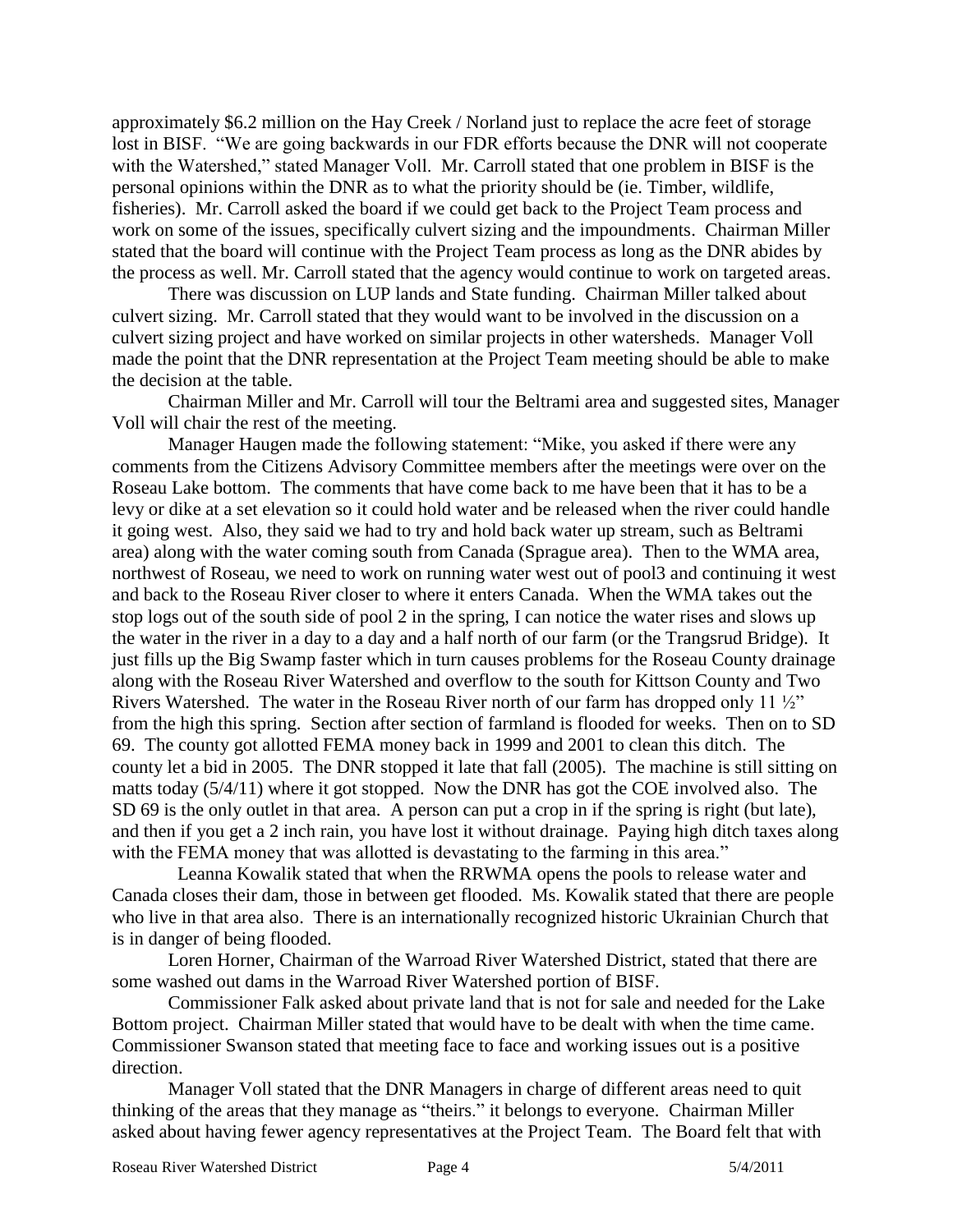agency budgets being cut, there was no reason  $6 - 8$  DNR representatives needed to be in attendance at Project Team meetings, 3 or 4 should suffice and Mr. Talmage, DNR - Fisheries, could decide. Mr. Carroll stated that there will always be various personnel involved in the project team process bringing their insights to the process. Mr. Carroll agreed that Phil Talmage, as the DNR Project Lead, would decide which DNR members would attend future project team meeting. Manager Voll also stated that when the DNR requests additional information or work on a project, the DNR need to foot the expense, not the watershed. Mr. Carroll mentioned funding some of the project team process.

Manager Voll asked Mr. Carroll what his feeling is about repairing the structures in Beltrami. Mr. Carroll stated he would review the issue and look into what the new plan is. Manager Voll stated that there needs to be public input into any new management plan. Chairman Miller stated there was a contract signed as recent at 2009 that accounts for the maintenance of those structures on LUP land.

Chairman Miller asked Mr. Carroll to please address the  $15 - 20$  acres of timber belonging to Manager Haugen that was dozed down by the DNR. Mr. Carroll stated he thought the issue was resolved, but he would speak with Manager Haugen.

After a brief break, the meeting resumed with Vice-Chair Voll chairing the meeting.

# **PROJECT TEAM & ENGINEERS REPORT:**

Hay Creek/Norland: A **motion** was made by Manager Carriere and seconded by Manager Haugen to pay the HDR bill in the amount of \$2,970.56. Motion carried unanimously. A **motion** was made by Manager Haugen and seconded by Manager Carriere to pay the Spruce Valley Corporation bill in the amount of \$5,031.00. Motion carried unanimously.

Palmville Project: A motion was made by Manager Carriere and seconded by Manager Haugen to pay the HDR bill in the amount of \$656.80. Motion carried unanimously.

Beltrami: After discussion on the billing and Administrator Sando's discussion with Engineer Anderson a **motion** was made by Manager Carriere and seconded by Manager Voll to pay the Widseth Smith Nolting bill for \$682.50. Motion carried unanimously.

Lake Bottom: A **motion** was made by Manager Carriere and seconded by Manager Haugen to pay the HDR bill in the amount of \$178.19. Motion carried unanimously.

#### **COMMITTEE REPORTS:**

Rules Committee: Information as been acquired and they will be meeting shortly. Manager Carriere stated that there were three components to tiling rules.

Personnell Committee: Will work on getting information together in the next couple of months.

Governing Documents: Nothing to report

#### **PERMITS:**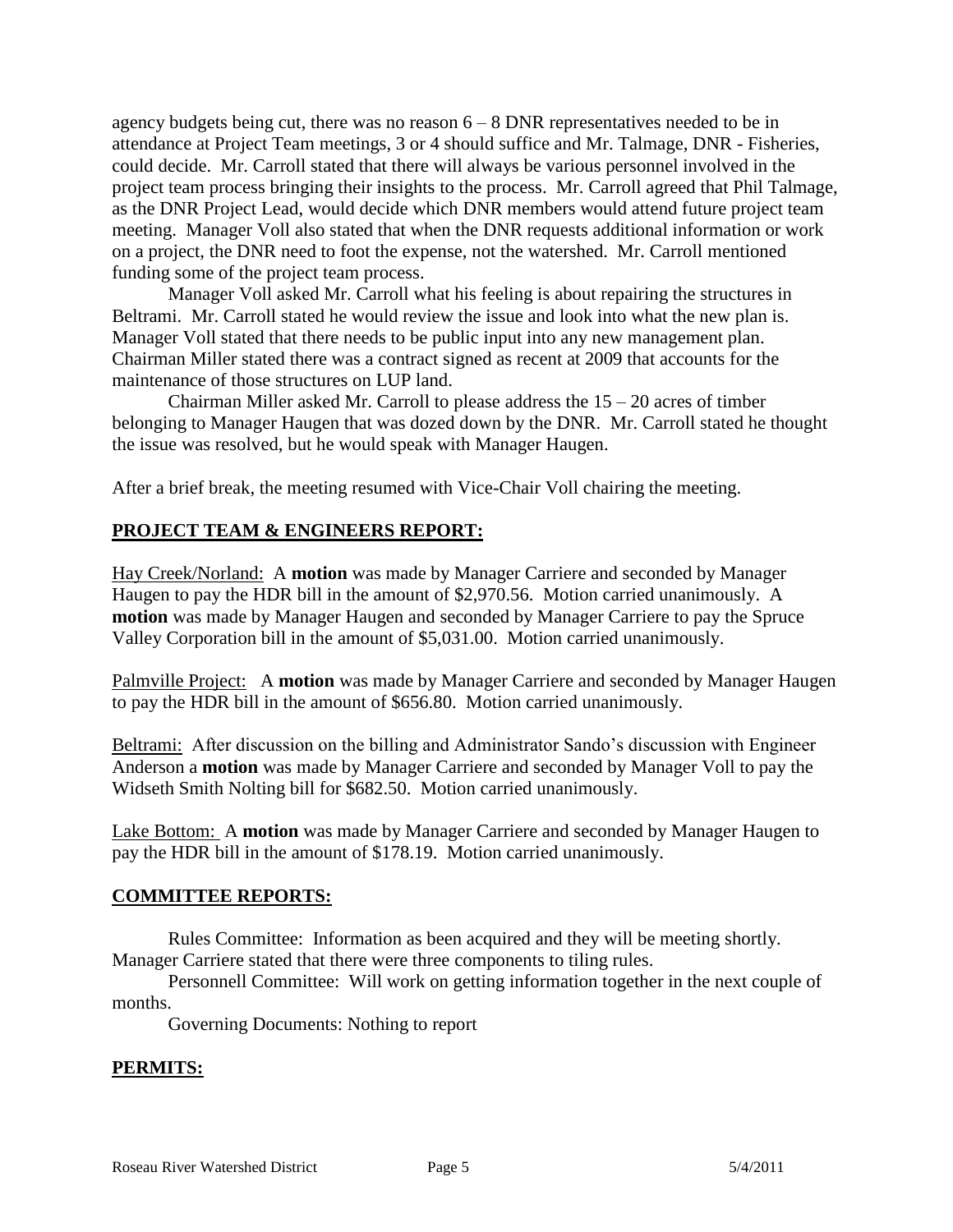A **motion** was made by Manager Carrier and seconded by Manager Haugen to approve permit #11-01 (Les Swanson) with the condition that he talk to the Roseau County Trailblazers, Buck Bue, president and get their permission. Motion carried unanimously.

A **motion** was made by Manager Haugen and seconded by Manager Carriere to table Permits #11-02 and #11-03 (Rick Solberg) until the next meeting. Motion carried unanimously. **RRWMB Report:**

Administrator Sando stated that Collin Peterson had attended the meeting and gave a brief report on the RRRA.

# **Administrator's Report:**

Administrator Sando included the following issues in his report:

- Hay Creek / Norland construction update Spruce Valley had begun construction again, however the weather had slowed progress again. Compaction testing may begin soon. Administrator Sando handed out a draft operating plan to be reviewed at a later date. An abatement request and PILP request have been submitted to the Roseau County Coordinator.
- Palmville  $O & M$  update. The DNR had some issues with the JPA and have made some changes. Garry Bennett will survey the Mickinock Creek site when conditions warrant.
- Red River Retention Authority Representative Peterson and Byrd were on hand to announce the release of \$10 for WRP (see handout). Administrator Sando stated that this committee is moving forward and gaining participation.
- Real Estate Tax There was discussion on the ditch tax. There was consensus to leave the taxes as is.
- LUP focus group meeting
- Randy Prachar informed Administrator Sando that the appraisal on the Pohlitz land has not yet started. There was discussion on pursuing wetland credits on this land.
- MCIT insurance they do not cover dam and levee failure and cancellation would take 1 ½ to 2 years. Administrator Sando recommends staying with the current insurance. Administrator Sando will continue to pursue the MCIT insurance
- Side water inlets WD#3, Robert Lee. The County is currently working on the engineering on the inlets.
- WD #3 Lat 3 meeting with Joe Laurin a meeting is scheduled for 8:30 am May 17<sup>th</sup> at the Social Service Building to discuss outletting of WD #3 water into SD #69.
- Project Team funding -- The FDRWG wants to know if this fiscal years funding will be spent. The board will wait and see where the Beltrami issue goes.
- ROW markers Manager Voll discussed using steel posts and markers. County Engineer Ketring stated that there may be issues with a new Federal mandate. There was discussion on signage on road or ditch right-of-way. A **motion** was made by Manager Haugen and seconded by Manager Carriere to use the galvanized posts from the County. Motion carried unanimously. Manager Voll discussed using PVC pipe with reflective tape. Manager Voll made a **motion** to use a reflective PVC marker on the posts, seconded by Manager Haugen. Motion carried unanimously.
- FEMA funds handout. The board discussed cleaning Ditch 16 culvert to culvert.
- Project monitoring